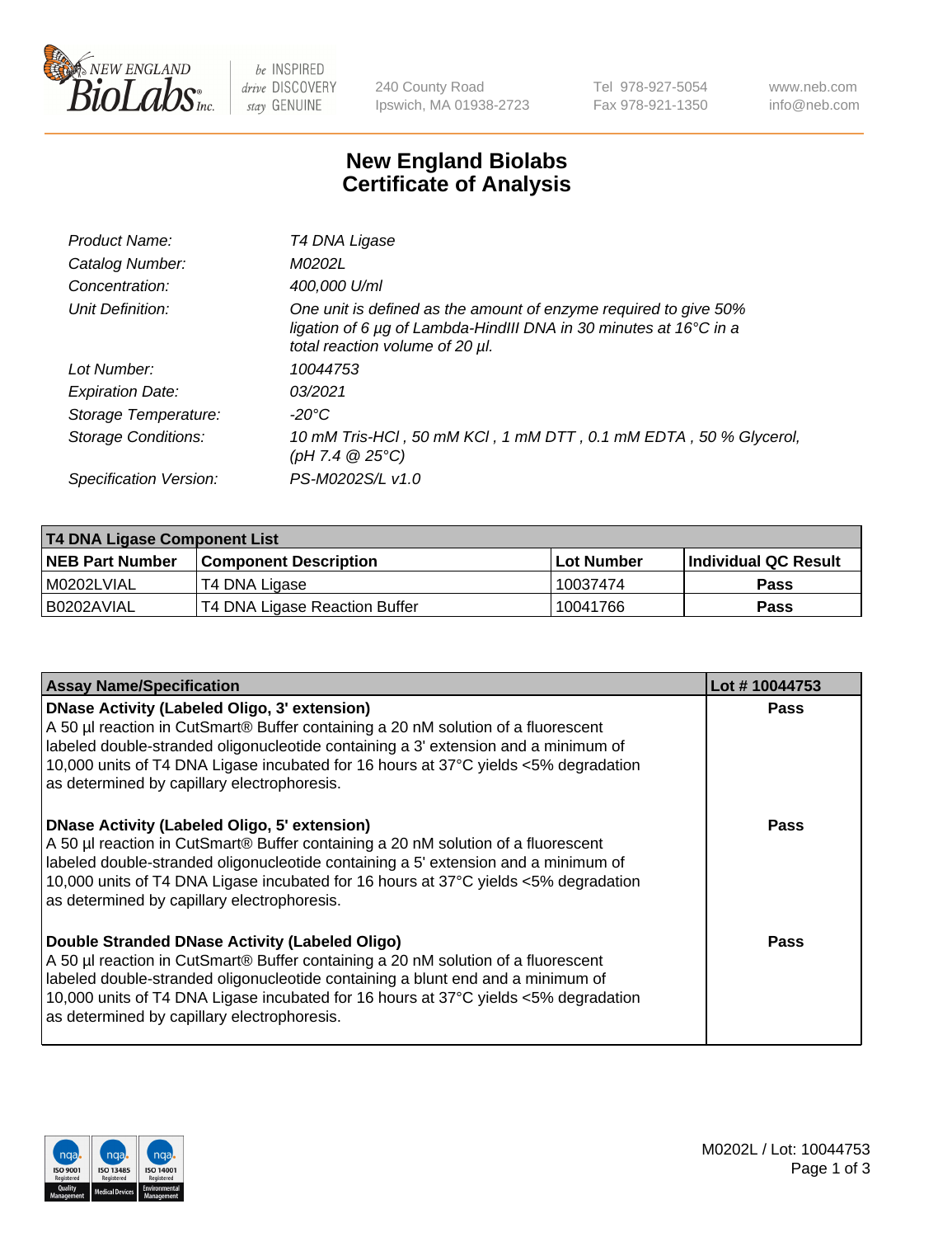

be INSPIRED drive DISCOVERY stay GENUINE

240 County Road Ipswich, MA 01938-2723 Tel 978-927-5054 Fax 978-921-1350

www.neb.com info@neb.com

| <b>Assay Name/Specification</b>                                                                                                                                                                                                                                                                                                                                                                                    | Lot #10044753 |
|--------------------------------------------------------------------------------------------------------------------------------------------------------------------------------------------------------------------------------------------------------------------------------------------------------------------------------------------------------------------------------------------------------------------|---------------|
| <b>Endonuclease Activity (Nicking)</b><br>A 50 µl reaction in NEBuffer 1 containing 1 µg of supercoiled PhiX174 DNA and a<br>minimum of 2000 units of T4 DNA Ligase incubated for 4 hours at 37°C results in <10%<br>conversion to the nicked form as determined by agarose gel electrophoresis.                                                                                                                   | <b>Pass</b>   |
| <b>Exonuclease Activity (Radioactivity Release)</b><br>A 50 µl reaction in NEBuffer 1 containing 1 µg of a mixture of single and<br>double-stranded [3H] E. coli DNA and a minimum of 2000 units of T4 DNA Ligase<br>incubated for 4 hours at 37°C releases <0.1% of the total radioactivity.                                                                                                                      | <b>Pass</b>   |
| <b>Ligation and Recutting (Terminal Integrity, Digested DNA)</b><br>A 20 µl reaction in 1X T4 DNA Ligase Reaction Buffer containing 2 µg of Lambda<br>DNA-HindIII Digest and a minimum of 4000 units of T4 DNA Ligase incubated for 16<br>hours at 37°C results in >95% ligation of the DNA fragments as determined by agarose<br>gel electrophoresis. Of these ligated fragments, >95% can be recut with HindIII. | <b>Pass</b>   |
| <b>Non-Specific DNase Activity (16 Hour)</b><br>A 50 µl reaction in NEBuffer 1 containing 1 µg of CIP-treated Lambda-HindIII DNA and<br>a minimum of 2000 units of T4 DNA Ligase incubated for 16 hours at 37°C results in a<br>DNA pattern free of detectable nuclease degradation as determined by agarose gel<br>electrophoresis.                                                                               | <b>Pass</b>   |
| <b>Protein Concentration (A280)</b><br>The concentration of T4 DNA Ligase is 0.4 mg/ml +/- 10% as determined by UV<br>absorption at 280 nm. Protein concentration is determined by the Pace method using<br>the extinction coefficient of 57,675 and molecular weight of 55,292 daltons for T4<br>DNA Ligase (Pace, C.N. et al. (1995) Protein Sci., 4, 2411-2423).                                                | <b>Pass</b>   |
| <b>Protein Purity Assay (SDS-PAGE)</b><br>T4 DNA Ligase is ≥ 95% pure as determined by SDS-PAGE analysis using Coomassie Blue<br>detection.                                                                                                                                                                                                                                                                        | <b>Pass</b>   |
| qPCR DNA Contamination (E. coli Genomic)<br>A minimum of 2000 units of T4 DNA Ligase is screened for the presence of E. coli<br>genomic DNA using SYBR® Green qPCR with primers specific for the E. coli 16S rRNA<br>locus. Results are quantified using a standard curve generated from purified E. coli<br>genomic DNA. The measured level of E. coli genomic DNA contamination is ≤ 1 E. coli<br>genome.        | Pass          |
| <b>RNase Activity (Extended Digestion)</b><br>A 10 µl reaction in NEBuffer 4 containing 40 ng of a 300 base single-stranded RNA<br>and a minimum of 1 µl of T4 DNA Ligase is incubated at 37°C. After incubation for 16<br>hours, >90% of the substrate RNA remains intact as determined by gel electrophoresis                                                                                                    | <b>Pass</b>   |